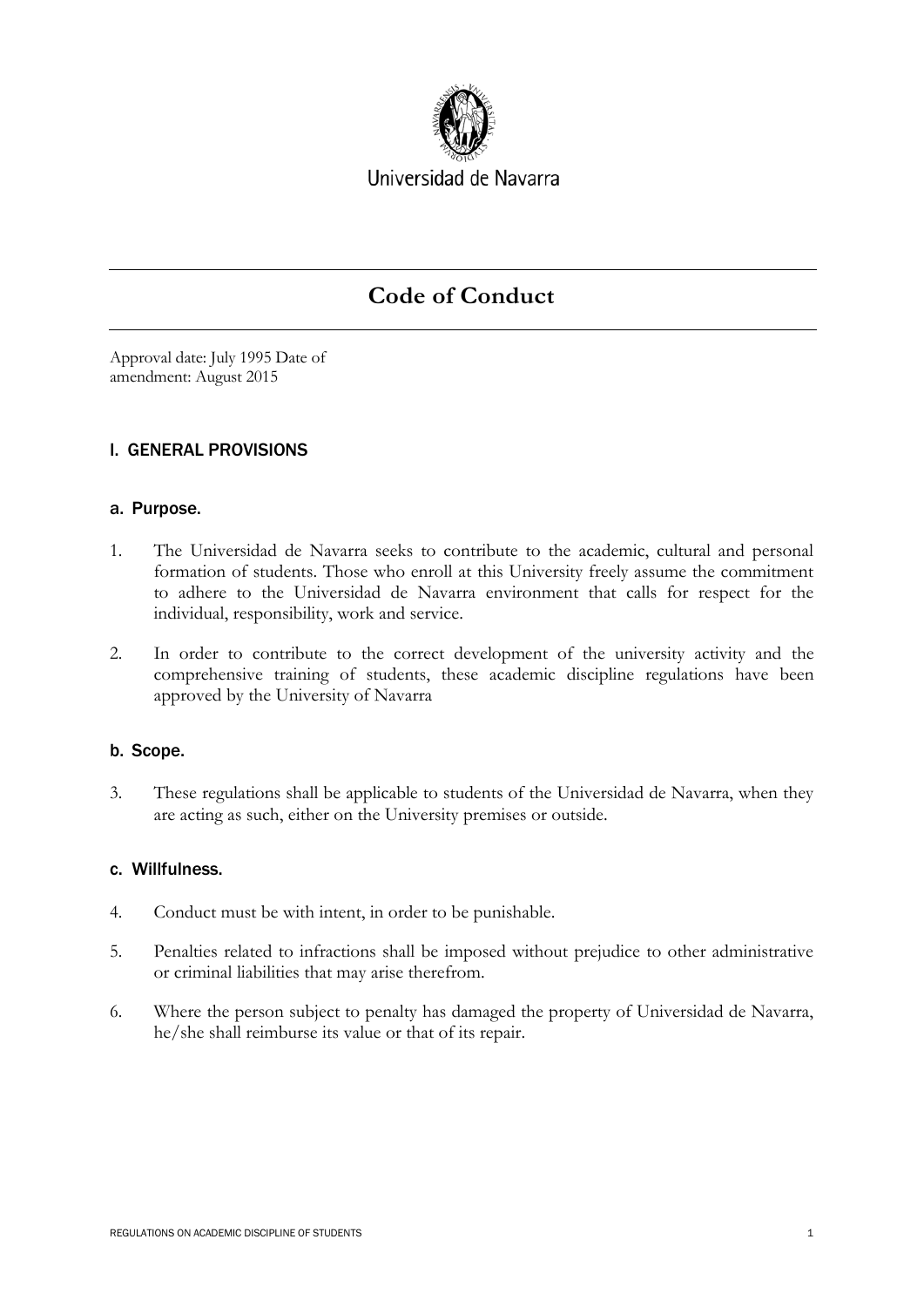## II. INFRACTIONS AND SANCTIONING THEREOF.

#### d. Assets protected and adjustment of infractions.

7. Depending on the degree of severity of the wrongful or disloyal actions affecting individuals, goods or the University itself, its statement of principles and consequences arising therefrom, three types of infraction stand out: minor, serious and very serious.

#### e. Minor infractions.

- 8. Actions against individuals, property or the University or against due academic loyalty which do not imply a serious damage, neither regarding the means used nor the result may be considered as a minor infraction.
- 9. For instance, the following shall be considered minor infractions:
	- 9.1. Those intended at causing a minor disturbance to the regular operation of the University or any of its services.
	- 9.2. Plagiarism or cheating, by any means, during exams, where this is sanctioned for the first time.
	- 9.3. Any other actions which, without falling under the definitions below, require sanction measures be adopted.

## f. Serious infractions.

- 10. Actions against persons, property or the University or against due academic loyalty which imply serious damage in the means used, intentionality or inconsequence, may be considered as a serious infraction.
- 11. Thus, for instance, where the provisions of the paragraph above apply, the following may be considered serious infractions:
	- 11.1. Those statements or resistance or opposition actions which alter order at university facilities or damage property, in order to disturb the proper operation of the university, its services or academic ceremonies or events.
	- 11.2. Lacks of respect to professors or administration and services personnel.
	- 11.3. Involvement in fights or attacks on other students.
	- 11.4. Involvement in pranks.
	- 11.5. Harassment or intimidation to other students.
	- 11.6. The theft of property.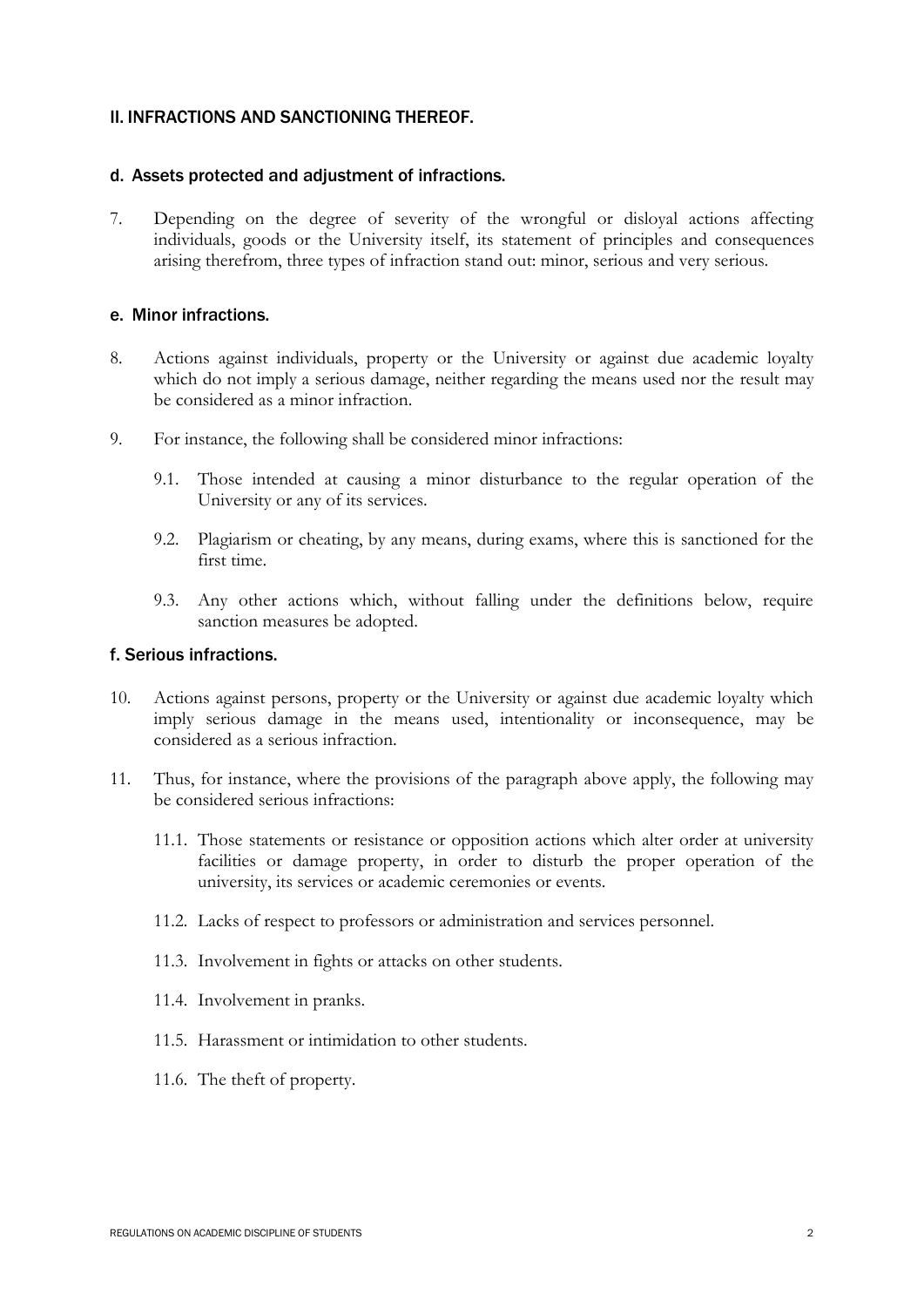- 11.7. Consumption of drugs, or showing signs of being under their influence, on the University premises.
- 11.8. Disclosure to third parties of confidential data or information which they may have accessed due to their collaboration, not telling the truth and breaching their confidentiality duties.
- 11.9. Reiteration of plagiarism or cheating, when it was previously sanctioned.
- 11.10.Identity fraud in exams, both for the impersonator and the person who accepts being impersonated.
- 11.11.Collaborating in the performance of very serious infractions.
- 11.12.Recording classes or academic activities without the consent and/or disclosure thereof, in order to cause damage.
- 11.13.Improper use of official documentation that certifies the status of University student.

#### g. Very serious misconduct.

- 12. As a general rule, actions against persons, property or the University or against due academic loyalty which imply extraordinary serious damage, due to the means used, intentionality or the consequences, may be considered as such.
- 13. Therefore, for instance, the following shall be deemed to be very serious misconducts:
	- 13.1. Serious physical or moral attacks to a member of the university community.
	- 13.2. The student lacks respect, threatens, acts in coercion against a professor or academic authority.
	- 13.3. Opposition to the performance of academic events or to the development of university life, by means of violent resistance actions.
	- 13.4. Instigating or be actively involved in pranks that affect the physical or moral integrity of individuals.
	- 13.5. Distribution of drugs at the University facilities.
	- 13.6. Fraudulent access to the University's computer systems, in order to disturb their performance, modify them or use their files in a fraudulent manner.
	- 13.7. Serious impairment of the University property.
	- 13.8. Those constituting a crime, according to the Criminal Code.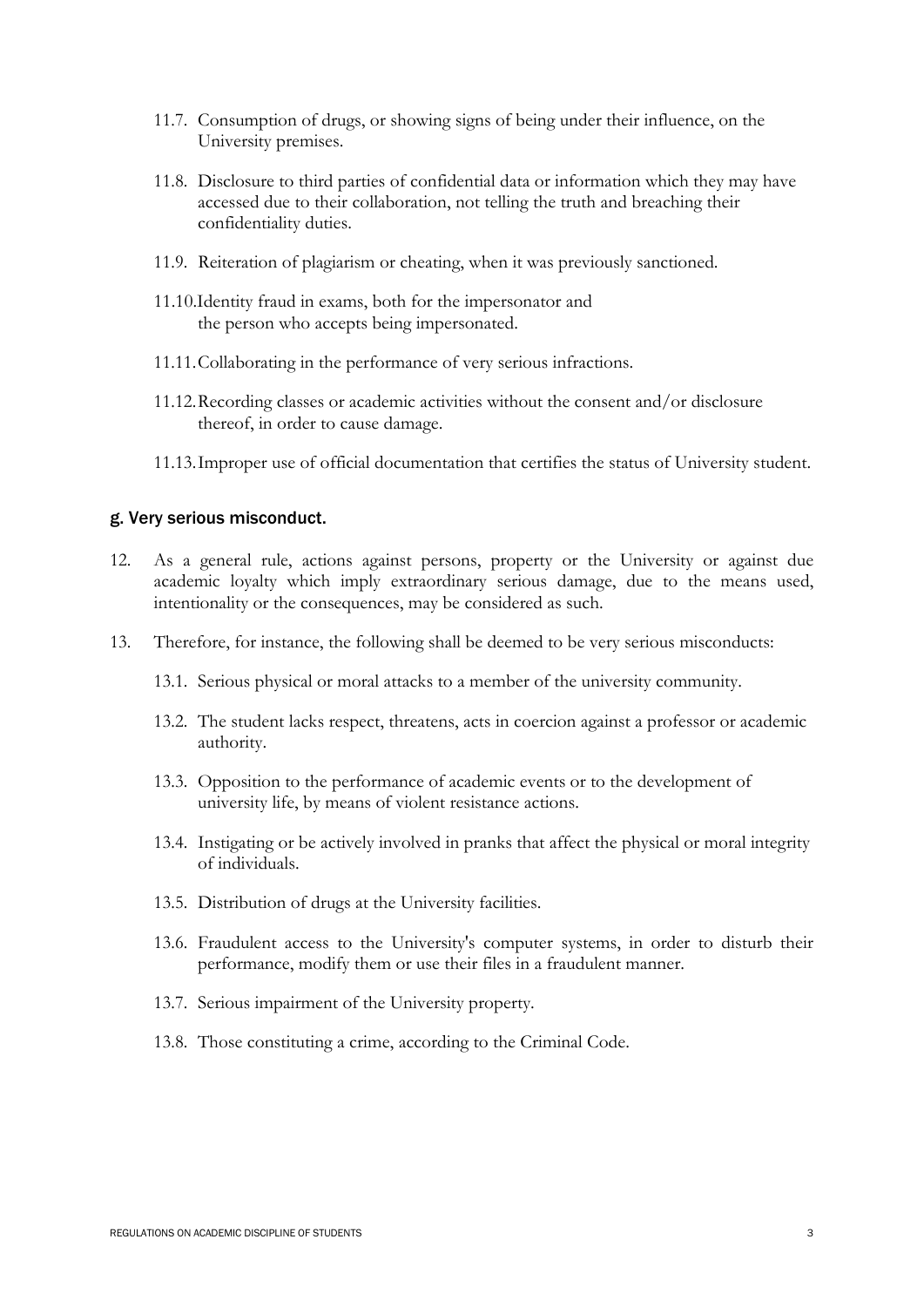#### h. Sanctions.

- 14. Depending on the seriousness of the acts, the concurrence of aggravating circumstances, mitigating circumstances or the repetition of infractions, sanctions may be adjusted on the basis of those set out for minor, serious and very serious infractions.
	- 14.1. Sanctions corresponding to very serious infractions:
		- 14.1.1. Expulsion from University.
		- 14.1.2. Prohibition to enroll in the following academic year.
		- 14.1.3. Suspension of the status of student, from three to six months.
		- 14.1.4. Total loss of scholarships or other benefits the student enjoys.
	- 14.2. Sanctions corresponding to serious infractions:
		- 14.2.1. Suspension of thestudent, from one week to three months (temporary expulsion from Universidad de Navarra premises).
		- 14.2.2. Loss of the right to take exams during ordinary and/or extraordinary sessions in that academic year, for one or several courses.
		- 14.2.3. Total, partial or temporary loss of scholarships or other benefits the student enjoys.
	- 14.3. Sanctions corresponding to minor infractions:
		- 14.3.1. Private or public reprimand.
		- 14.3.2. Suspension of the status of student, for one week or less (temporary expulsion from Universidad de Navarra premises).
		- 14.3.3. Loss of the right to take exams during ordinary or extraordinary sessions, for one or several courses of the academic year.
	- 14.4. The sanctioning body, where appropriate, in an ancillary or alternative way, as the case may be, may impose one of the following sanctions, in addition to the sanctions above, and depending on the seriousness of the infraction and their nature:
		- 14.4.1. Temporary or final prohibition for the student to participate in certain activities organized by the schools or the University (courses, conferences, cultural or sport activities, trips, exchange programs, etc.)
		- 14.4.2. Termination or suspension of participation in the excellence programs of the relevant schools or the University.
		- 14.4.3. Ban on participation, or limitation of participation, in academic events that involve a celebration or public recognition such as, for instance, the graduation ceremony.
		- 14.4.4. Preventing the student from accessing certain on-campus facilities or services, either on a temporary or permanent basis.
		- 14.4.5. Limiting access to University scholarships.
		- 14.4.6. Ban on access to the status of work as a student assistant.
		- 14.4.7. Include in the student's files the existence of the infraction committed and its nature, regarding selection processes at the University for the granting of internships or the search for employment.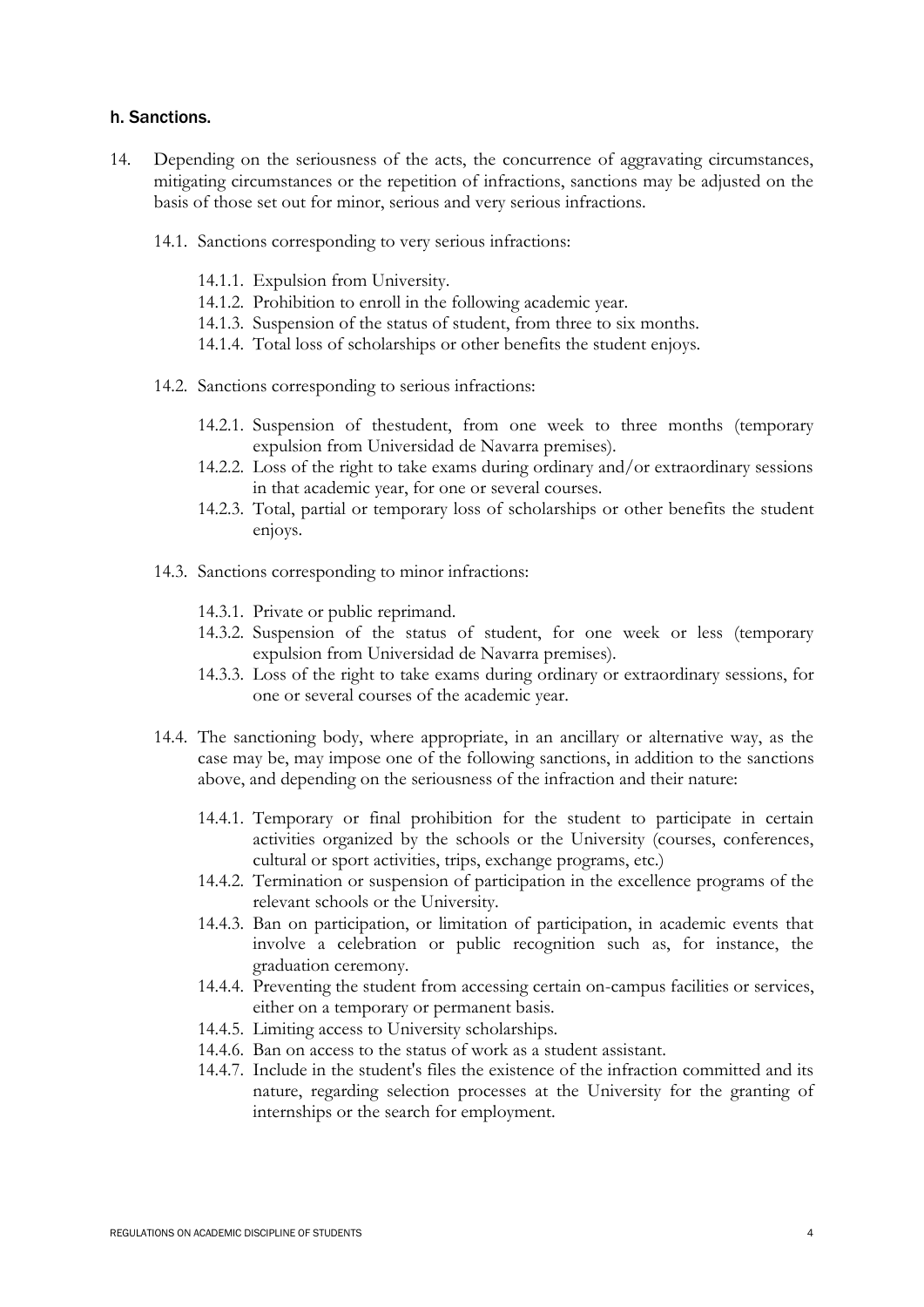- 14.4.8. Restriction of access to any University programs.
- 14.4.9. Other measures, as established by the Managing Authority of the school or the Head of Students.
- 14.5. The body in charge of resolving the sanctioning procedure, with the consent of the person sanctioned, may replace the sanction imposed with other measures of an educational, recovery nature, such as welfare activities, volunteering, cultural activities or other similar ones that have a benefit for the university community.

However, the complementary sanctions and restrictions are for instructing purposes and must be proportional to the infraction committed.

#### i. Aggravating and mitigating circumstances

- 15. Aggravating circumstances are:
	- 15.1 Recidivism. Recidivism will be deemed to exist when the student has been previously sanctioned during their studies at the University.
	- 15.2. The level of disturbance to university social harmony or the magnitude of the damage caused.
	- 15.3. The public impact of the infraction committed.
	- 15.4. The publicity or voluntary release by the student of the actions constituting an infraction.
	- 15.5. Others that may occur at the same time, implying an adverse action or abuse of the condition of the individuals affected, especially if they are in situations of greater vulnerability.
- 16. Mitigating circumstances are:
	- 16.1 Spontaneous repentance, by reporting the infraction to the university authorities, as well as requesting forgiveness.
	- 16.2. The repair of the damage caused, or the expressed wish to do so.
	- 16.3. Others that may be considered, without justifying the actions, may mitigate the level of liability and willingness of the author.

## III. REGARDING THE DISCIPLINARY PROCEEDING

#### j. Competent bodies.

17. In case of minor infractions, the sanctioning file shall be processed by the vice dean of Students or the person appointed to replace him/her at the school of the student, and will be resolved by the managing authority of that school.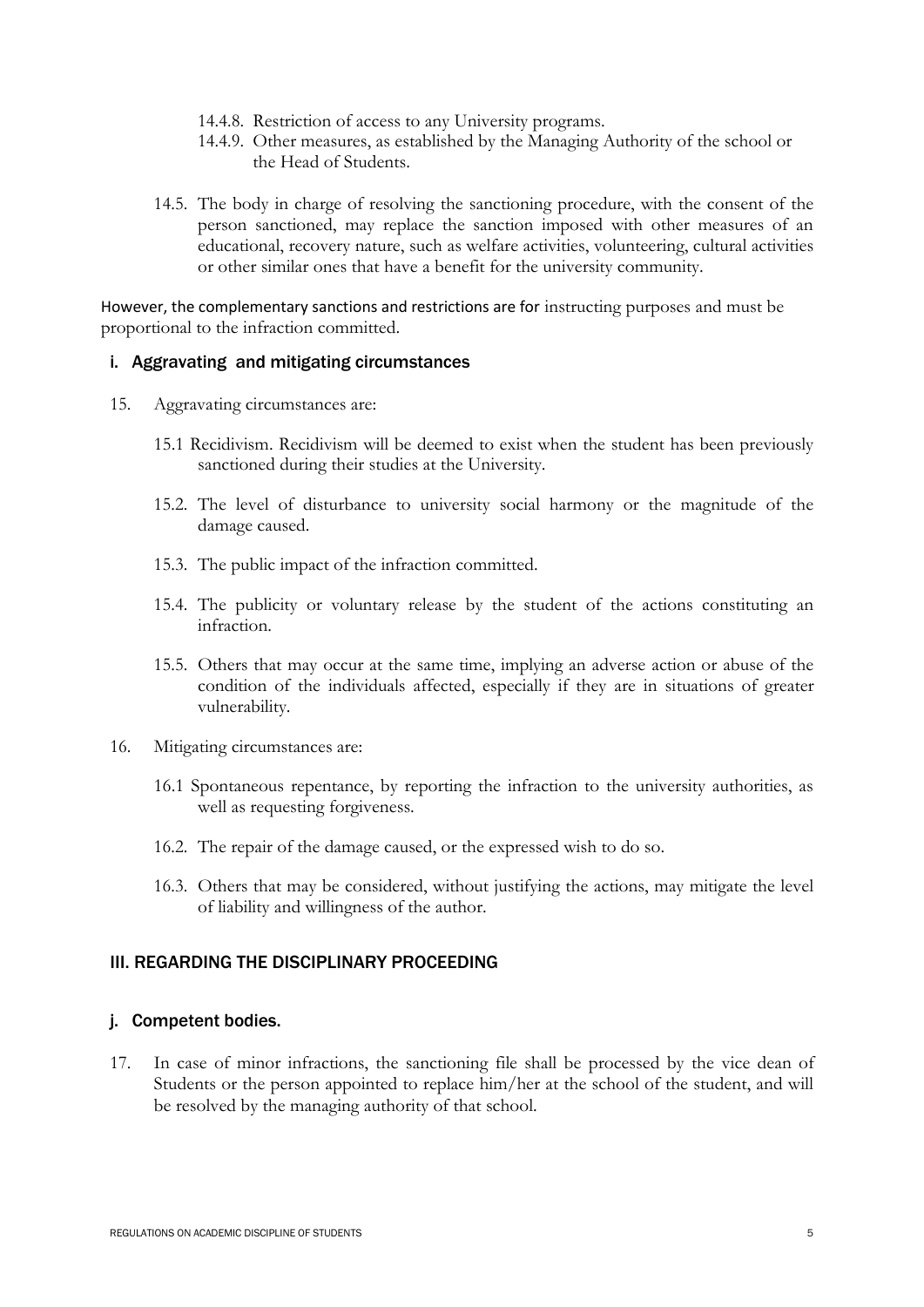- 18. In case of serious infractions, the disciplinary proceeding shall be processed by the person appointed by the vice-president of Students, who shall be assisted, where appropriate, by the vice-dean of students of the school where the student is registered and resolved by the Executive Council's Office.
- 19. In case of very serious infractions, the disciplinary proceeding shall be processed by the vice-president of Students, who shall be assisted, where appropriate, by the vice-dean of Students of the school where the student is registered and resolved by the Executive Council's Office.
- 20. The file shall be processed and resolved in accordance with the principles of proportionality, hearing, and defense of the interested party, without forgetting the educational purpose of the sanction.

## k. Commencement of the disciplinary proceeding.

- 21. The disciplinary proceeding shall be commenced by the relevant examining body, either at its own initiative or upon the reasoned request issued by another body, or by filing a complaint.
- 22. The complaint must include the identity of the complainant, the facts resulting in the infraction, as well as the identification of the student who committed the infraction.
- 23. Prior to the commencement of the file, any necessary previous actions may be performed, for clarification purposes.
- 24. Once the proceeding has started, the student shall be informed of the commencement of the disciplinary proceeding, stating the actions of which he/she is accused, the potential disciplinary consequences, the identity of the examining body and the term for submission of claims.

## l. Investigation and resolution proposal.

- 25. Since the moment when the file is commenced, the student may submit any claims before the examining body within a time period of 3 working days.
- 26. Once the claims have been received, the examining body may request any appropriate complementary reports or the collaboration of third parties for clarification of the facts, and shall assess the evidence brought by the student in the pleading document.
- 27. In the period of 7 working days from receipt of the pleadings, the examining body shall prepare a resolution proposal, which shall fix, in a reasoned manner, the proven facts and their qualification as infraction, the liable person and the pertinent sanction.
- 28. The instruction terms may be extended by 7 working days if required, for the better processing of the proceeding.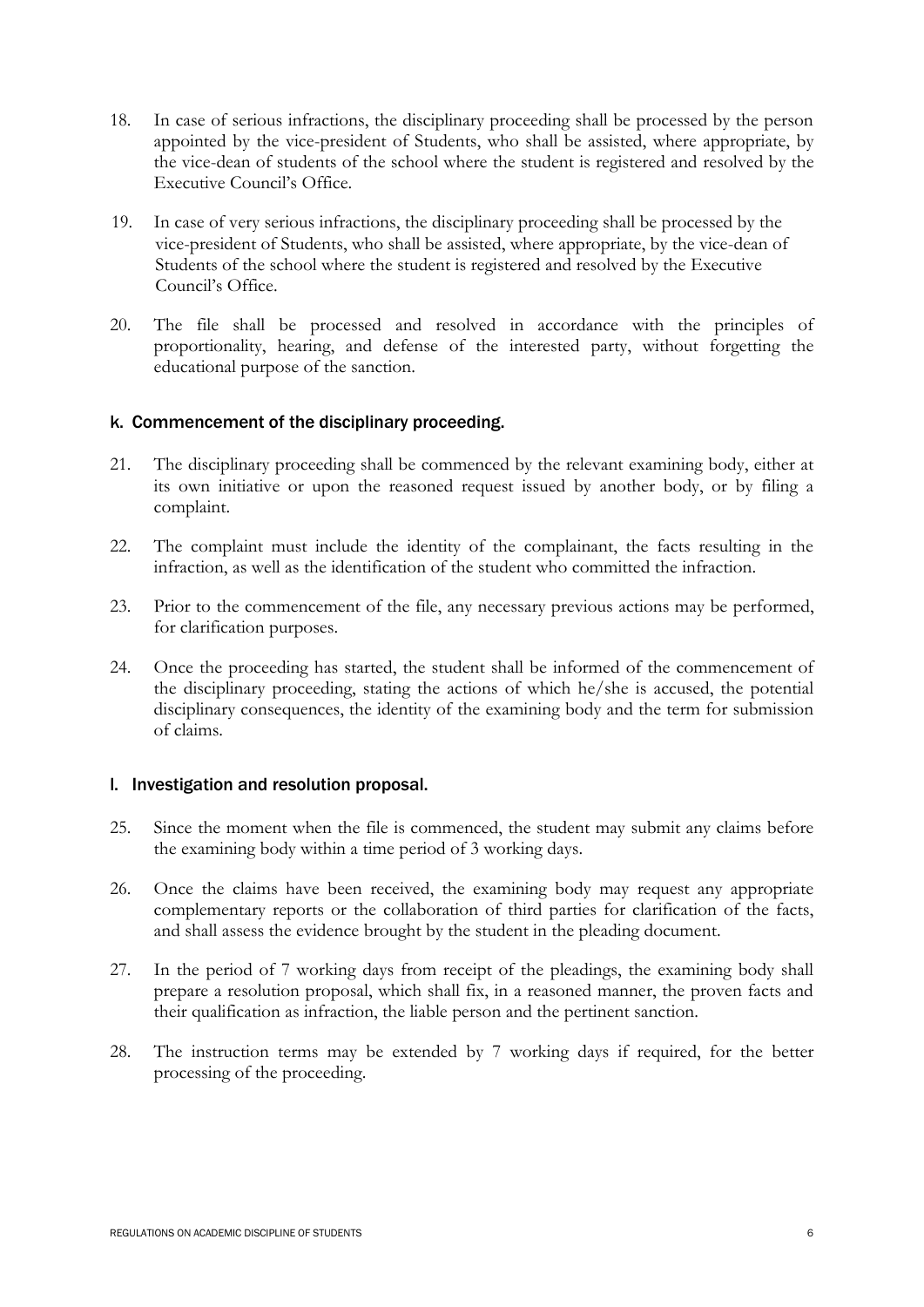#### m.Resolution.

- 29. Upon submission of the resolution proposal, together with the pleadings, the competent authority shall issue its decision within a maximum period of time of 7 working days, in a justified manner, and impose, where appropriate, the corresponding sanctions.
- 30. The adjustment and specification of the sanction depending on its seriousness shall be performed by the competent authorities by weighing, in a reasoned manner, the specific circumstances of each case, as well as the mitigating or aggravating circumstances, if applicable.
- 31. The sanction shall be reported in writing to the student, and to the center he/she studies at.
- 32. The resolution process of the disciplinary file shall not exceed three months from commencement thereof.

#### n. Appeals.

- 33. In the case of sanctions for minor infractions, an appeal may be lodged against the Head of Students.
- 34. In the case of sanctions for serious and very serious infractions, an appeal may be lodged against the disciplinary decision, before the University President.

#### o. Appeal Procedure.

- 35. The appeal shall be lodged before the body in charge of deciding, within a maximum term of three working days, from the moment when the disciplinary decision is reported.
- 36. Once the appeal is received, it shall be resolved in writing in a maximum of 7 working days.

## p. Provisional measures.

37. During the processing of the file, the Executive Council's office of the Universidad de Navarra may ban the student from accessing all or certain university buildings or premises. Should the student need to take final or partial exams releasing him/her from a specific course he/she was registered in, a special session may be arranged for him/her at a different time or place (unless the sanction is of an academic nature) or the ban on entry suspended to that end.

## q. Conducts that constitute an offence or a crime.

38. The Universidad de Navarra shall, pursuant to current legislation, inform the relevant authorities of any infringements which may, in its opinion, constitute an administrative infraction, a crime or offence. Furthermore, the Universidad de Navarra shall cooperate with security forces during the investigation of the proceedings which may arise from said conducts, by providing the evidence means it has for clarification of the facts.